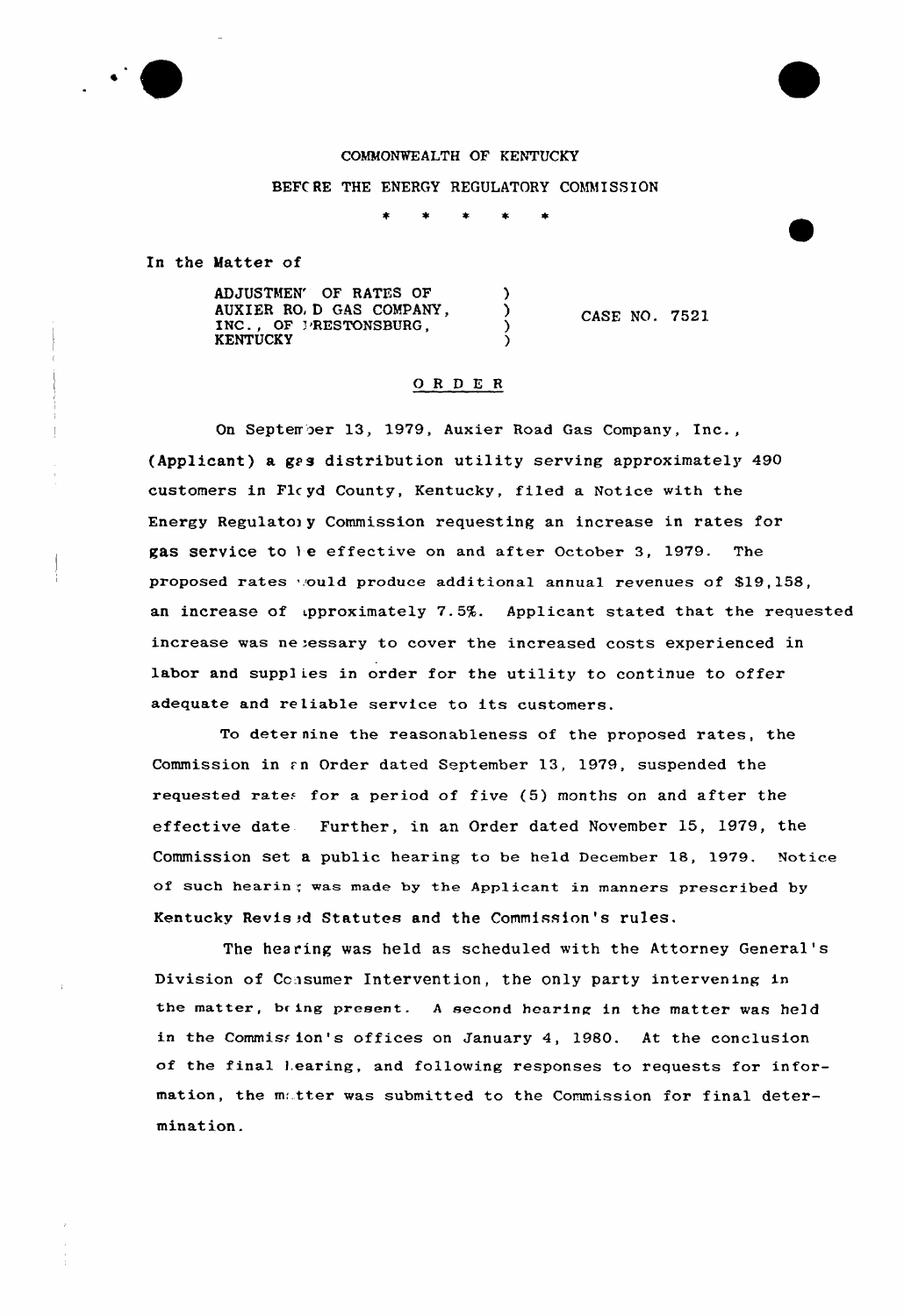

#### TEST PERIOD

For purposes of testing the reasonableness of the proposed rates and charges, the Commission has adopted the twelve months ending June 30, 19'9. Adjustments, where proper and reasonable, have been included to more clearly reflect current operating conditions.

#### VALUATION METHODS

### Net Investment

On Exhibit <sup>3</sup> of its Application, the Company proposed a Net Investment Rate Base of \$99,554. The Commission agrees with Applicant's proposed Rate Base with the exception of the calculation of the Cash Working (apital Allowance, which, in accordance with past policy, has been calculated as one-eighth of adjusted operation and maintenance eypenses less the cost of purchased gas. Therefore, the Commission has determined Applicant's Net Investment Rate Base at June 30, 1979, to be as follows:

| Utility Plant in Service<br>Add: | \$146,879                 |
|----------------------------------|---------------------------|
| $Pr$ : payments                  |                           |
| Ca ih Working Capital Allowance  | $\frac{3,940}{7,618}$ (1) |
| Subtotal                         | \$158,437                 |
| Less: Accumulated Depreciation   | 58,665                    |
| Ne: Investment                   |                           |
|                                  |                           |

### Capital Structure

The Commission has accepted the Applicant's proposed Capital Structure at the end of the test period as follows:

| Equity:                  |                             |
|--------------------------|-----------------------------|
| Common Stock             | \$20,000                    |
| Prid in Capital          | 2,035                       |
| <b>Retained Earnings</b> | 50.677                      |
| Total Equity             | $\sqrt{5}$ 72,712           |
| L ng-Term Debt           | $\frac{31,140}{103,852}(2)$ |
| Capitalization           |                             |
|                          |                             |

Although i.o other methods of valuation are included heroin, the Commission has given due consideration to all elements of

 $(1)$ \$60,941 x 12.5% = \$7,618.

 $(2)$ Applicant's Exhibit 2, page 1.

 $-2-$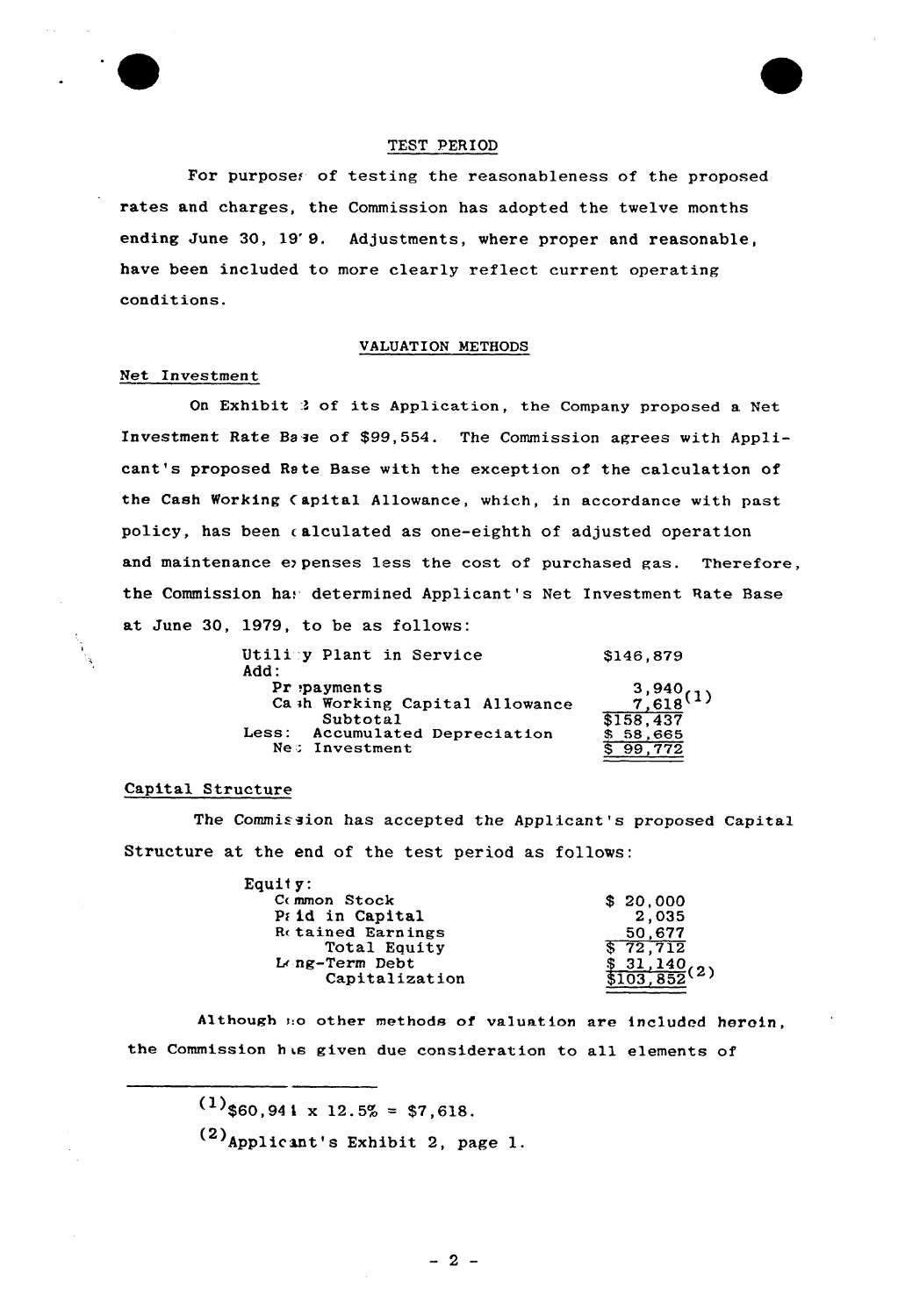value in order to ietermine the reasonableness of the matter.

## REVENUES AND EXPENSES

Applicant proposed several adjustments to their Operating Statement to more clearly reflect current operating conditions. (1) The Commission fir ds these adjustments proper and has accepted them for rate-making purposes with the following exceptions:

> (1) In the adjustments to normalize test-period gas sales and purchases and the temperature adjustments to revenues and expenses, Applicant used the Columbia Gas Rate and the rates for gas service as set out in Case No. 6529-P. This purchased gas adjustment was dismissed by Order date< July 24, 1979. Therefore, in the abovement'oned adjustments, the Commission has used the Columbia Gas Rate and the rates for gas service rend ered by the Applicant as set out in Case No. 6529-M, the rates effective at the close of the test period. The Commission's adjustments, as calculated in the same manner proposed by the Applicant, and the Applicant's proposed adjustment s are set out in comparative form below:

|                                           | Applicant's $(2)$<br>Proposal | Commission<br>Accepted                                 | Difference |
|-------------------------------------------|-------------------------------|--------------------------------------------------------|------------|
| Adjustment to Normalize<br>Gas Sales      | \$<br>9,605                   | \$(1,396)                                              | \$(11,001) |
| Adjustment to N ermalize<br>Gas Purchases | \$10,554                      | (508)<br>\$.                                           | \$(11,062) |
| Temperature Adjustment -<br>Revenue       | \$(13, 618)                   | \$(13,038)                                             | 580<br>\$  |
| Temperature Adjustment -<br>Expense       | \$(10, 966)                   | \$ (9,864)                                             | \$1,102    |
| (2)                                       |                               | Applicant proposed to increase gasoline expenses by    |            |
|                                           |                               | \$550, to reflect the increased cost at the end of the |            |
|                                           |                               | test period. The Commission finds that this adjust-    |            |

me it was improperly calculated as it was based on

 $(1)$  Appl icant's Exhibit 3, pages  $1 - 3$ .

 $(2)$  Applicant's Exhibit 3.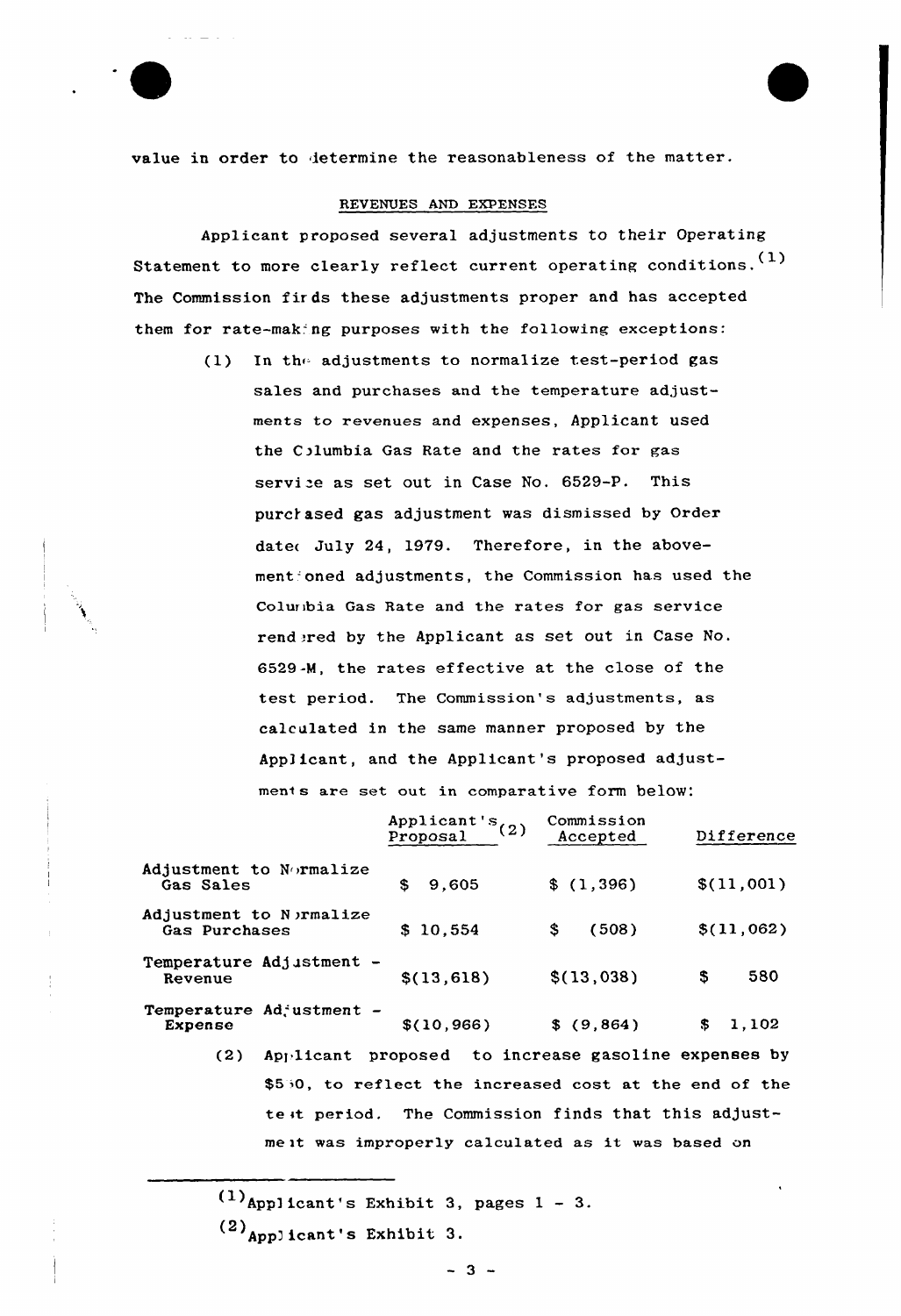test- )eriod expenses in Gasoline, Oil and Repairs and should properly have been based on gasoline expenses only. Gasoline expenditures for the test-period were  $$2,643<sup>(1)</sup>$  and the Commission therefore finds the proper adjustment to be  $$264.$ <sup>(2)</sup>

- (3) Applicant proposed to increase its Utilities' expenses by  $$379.$ <sup>(3)</sup> The Commission finds that this adjustment is improper, as it is an estimated value and ther fore not measurable, and as the Applicant has not presented sufficient justification to substantiate the proposal.
- (4) Applicant has proposed to make an adjustment to amo: tize estimated rate case expenses of  $$7,500^{(4)}$ ove<sup>.</sup> a three-year period. The Commission considers this expense to be excessive and has accepted only \$6,300 for rate-making purposes, making the annual adjustment \$2,100.

Moreover, the Commission, in accordance with past policy, had made a fur her adjustment to disallow donations of \$157,  $(5)$ included in test-period operating expenses.

Therefo'e, test-year operations have been adjusted to produce the following results.

|                    | Actual    | Pro forma<br>Adjustments | Adjusted  |
|--------------------|-----------|--------------------------|-----------|
| Operating Revenue  | \$259,463 | \$(14, 434)              | \$245,029 |
| Operating Expenses | 247, 112  | 784                      | 247,896   |
| Operating Income   | \$12,351  | \$(15,218)               | (2, 867)  |

 $(1)$ Appiicant's Cross-Examination Exhibit No. 4.

- $(2)$ \$2,643 x 10% = \$264
- $(3)$ Applicant's Exhibit 3.
- $^{(4)}_{IBJD.}$

 $\mathbb{Q}$  i

 $(5)$ Responses to Staff Request No. 1, Item 2, Filed November 9, 1979.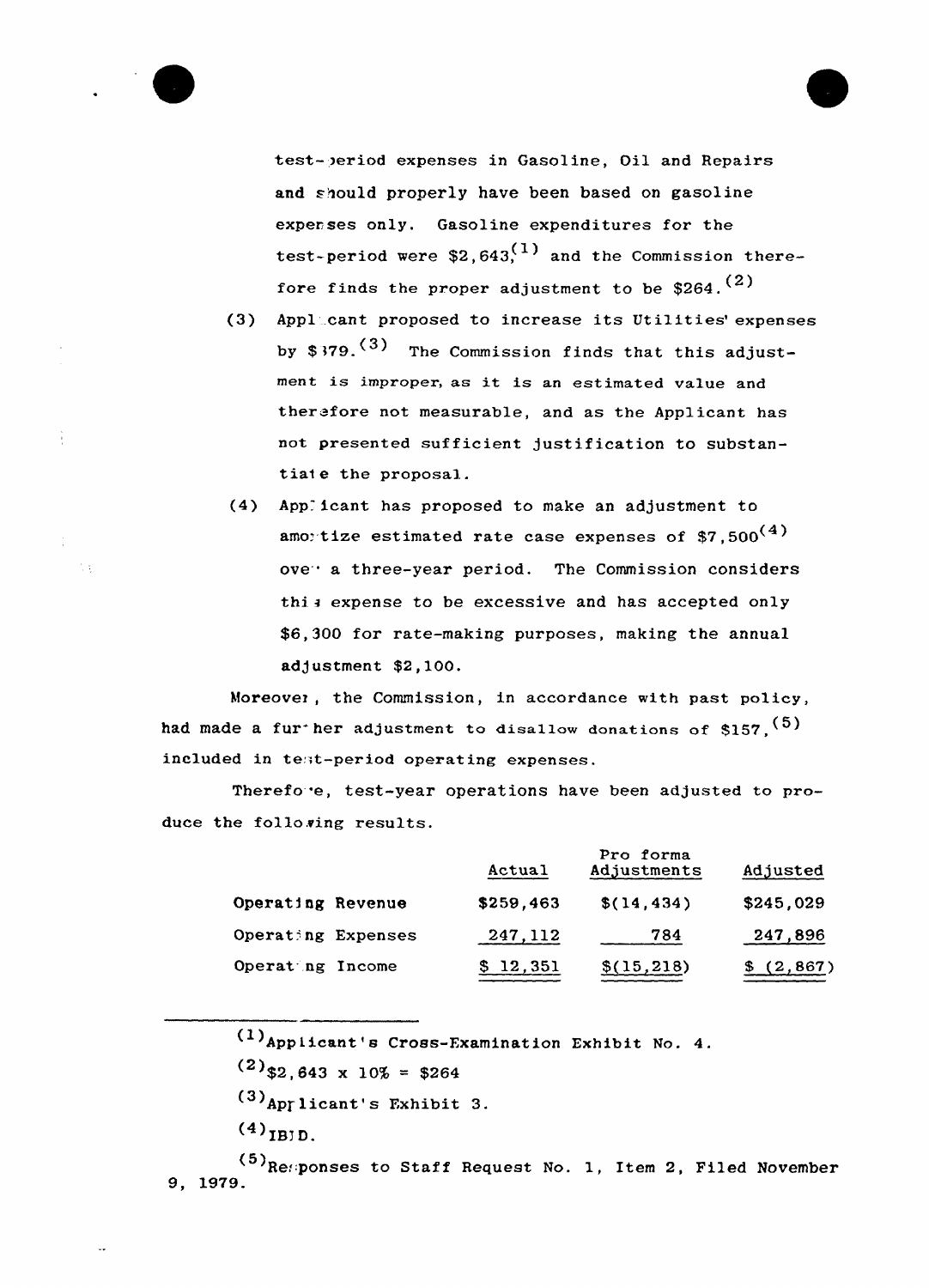# RATE DESIGN

Applicant has proposed in its Notice to "flatten" its rate structure. The Commission is of the opinion and finds that the proposed rate design will provide encouragement for energy conservation and is in the public interest. Therefore, the rates set forth in Appendix "A" of this Order are designed in accordance with this procedure.

#### RATE OF RETURN

The Commission is of the opinion that the adjusted operating deficit is clearly unjust and unreasonable.

The Comm ssion is of the opinion that a fair, just, and reasonable rate of return on the Net Investment Rate Base is  $11.5\%$ , in that it will allow Auxier Road Gas Company, Inc., to pay its operating expenses, service its debt, and provide <sup>a</sup> reasonable surplus. Therefore, test-period operations result in a net operating income deficiency of  $$14.341<sup>(1)</sup>$  This deficiency adjusted for taxes and liability insurance, calculated on gross receipts, would cause an additional revenue requirement of approximately \$16,965 and is the amount of *r*dditional revenue granted herein.

#### SUMMARY

The Comuission, after reviewing all the evidence of record and being advised, is of the opinion and FINDS:

- (1) Th it the schedule of rates and charges set out in Appendix "A" are the fair, just, and reasonable rates to charge for gas service rendered by Ai xier Road Gas Company, Inc., in that based or test-year conditions they will produce r< venues of \$351,357.
- (2) T1 at the allowed rate of return on Net Investment <sup>o</sup> 11.5% is fair, just, and reasonable in that it s'iould permit Auxier to pay its operating expenses, i iterest expenses, and provide a reasonable amount oi surplus for equity growth.

 $(1)$ \$99,772 x 11.5% = \$11,474 + \$2,867 = \$14,341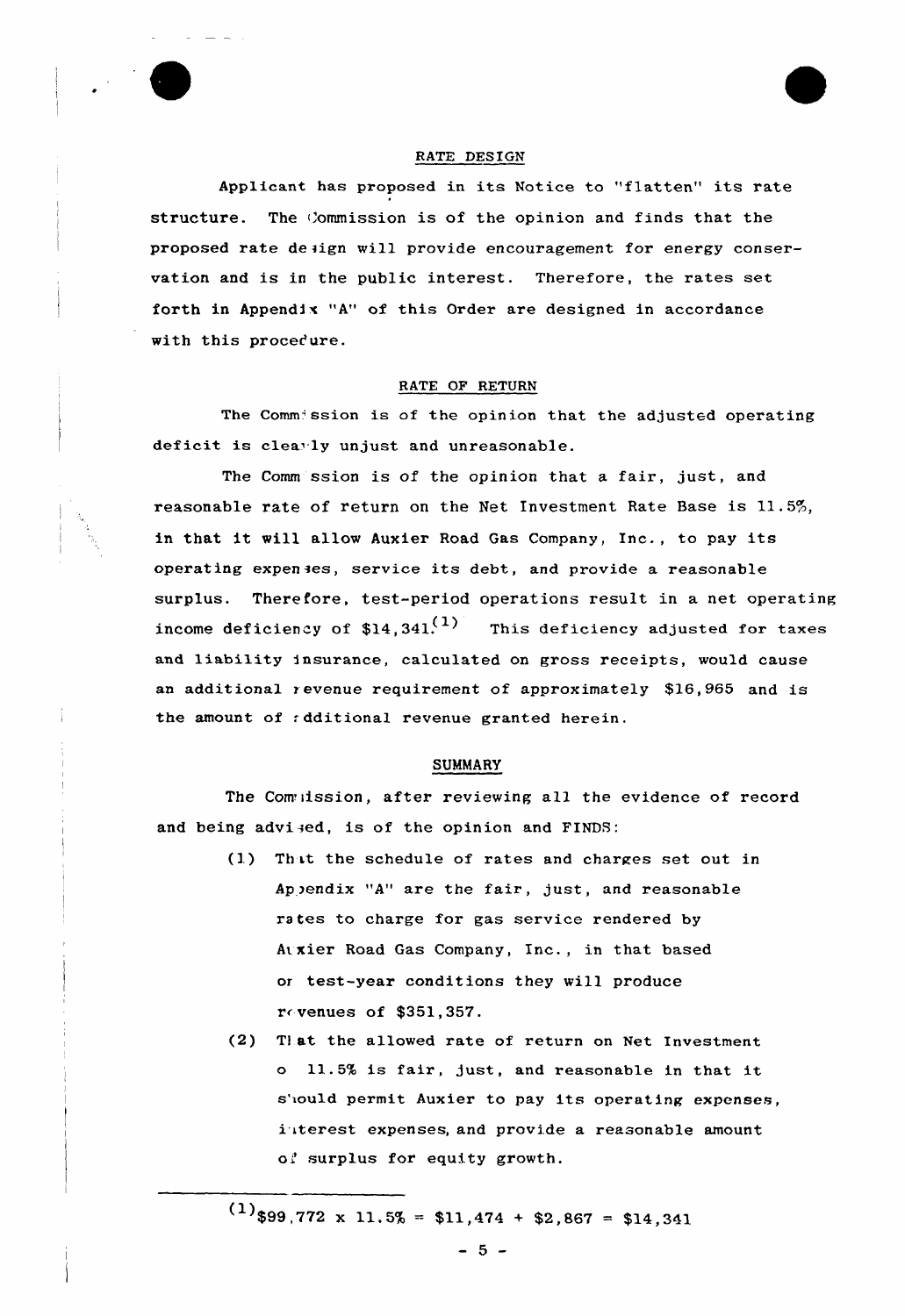

- (3) That i he rates proposed by Auxier and set out in the Nr tice should be denied in that they will produr e annual revenues in excess of those found reaso.able herein.
- (4) That .;his order approves and includes the purchased gas adjustment set out in Case No. 6529-T. Moreaver, a11 purchased gas adjustments approved by the Commission subsequent to the end of the test pericd have been included in the gas service rates set out in Appendix "A".

IT IS THEREFORE ORDERED:

(1) That the schedule of rates set forth in Appendix "A" are fair, just, and reasonable for gas service rendered by Auxier Road Gas Company, Inc., on and after March 1, 1980.

(2) That the rates proposed by Auxier Road Gas Company, Inc., and set out in the Application, insofar as they differ from those in Appendix "A", be and are hereby denied.

(3) Tha- Auxier Road Gas Company, Inc., file with this Commission within  $intry(30)$  days from the date of this Order its. revised tariff sheets setting out the rates approved herein.

Done at Frankfort, Kentucky, this the 28th day of February, 1980.

ENERGY REGULATORY COMMISSION Chairman  $\sqrt{ice}$ Chairman

80 Hydre 14  $\cancel{t}$ 

ATTEST:

**Secretary**